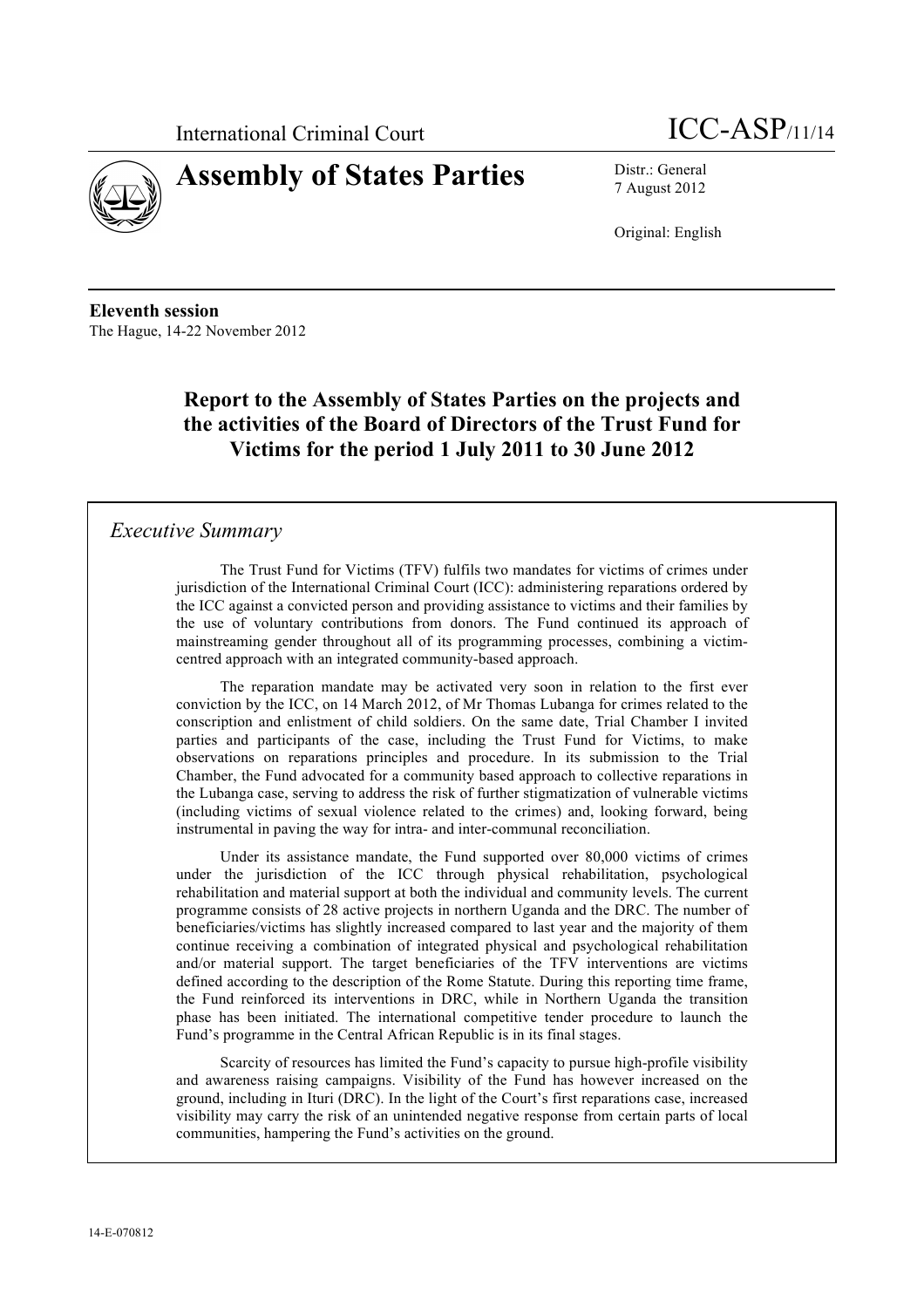The 9th annual meeting of the Board was held in The Hague, from 24 and 26 March 2012. In addition to discussing the Secretariat's Budgets of 2012 and 2013, the Board also adopted a procedure to regulate possible areas of conflict of interest for individual Members. Among the topics covered during the Board meeting, the prospect of a reparations decision in the Lubanga case was discussed at length. To facilitate fundraising efforts geared toward private donations, the Board approved the adoption of "TFV Guidelines for Private Contributions". The Board also approved the increase of the Fund's reparation reserve with  $\epsilon$  200,000 to  $\epsilon$  1.2 million, as well as progamme extensions in DRC and northern Uganda, with a total amount of  $\epsilon$  1,306,432.

In accordance with paragraph 11 of the annex to resolution ICC-ASP/1/Res.6, which states that all offered voluntary contributions, regardless of whether they were accepted or refused, should be reported annually to the Assembly, a list of voluntary contributions is contained in annex I to this report. The list includes, inter alia, the contributions received from States ( $\epsilon$ 2,234,314.90); institutions and individuals ( $\epsilon$ 9,900.61); in-kind and/or matching donations from implementing partner organizations (equivalent to  $\epsilon$ 495,590 from the period of 1 July 2011 – 31 March 2011); and interest income to the Fund ( $\epsilon$ 16,762.21). The Fund's Euro account showed a balance of €280,545.26; the US Dollar account had a balance of US\$19,897.66. In addition, the Fund currently has a savings account of €3,220,000 as per 30th June 2011.

The Board wishes to suggest, for the first time, to the Assembly of States Parties to allocate "contributions, other than assessed contributions" to the Fund, as envisaged in Regulations 21 (d), 35 and 36 of the Trust Fund for Victims. In the view of the Board, the allocation of such resources should be instrumental to further bolster the reserve maintained by the Fund for purpose of complementing Court-ordered reparations awards, since in most cases presently pending before the ICC, defendants have been declared indigent for the purpose of legal aid. The Board suggests that the ASP considers an additional allocation of up to  $E1$  million for the purpose of strengthening the Fund's reserve for reparations. This would have a great significance in demonstrating the support of all States Parties to the pivotal role that the Fund shall play in contributing to the feasibility and credibility of Court-ordered reparations. In addition, such a contribution would relieve the burden on the Fund's comparatively modest revenue from voluntary contributions, thereby allowing the Fund's current assistance mandate activities to continue, and to expand to other ICC situation countries.

The total proposed Major Programme VI budget for 2013 is  $\epsilon$ 1,659,300 and given that all Fund's staffing posts are to be filled by the beginning of 2013, the Board respectfully requests the ASP, in consideration of the comparatively modest size of MP VI, for exemption from the application of the vacancy rate.

## **I. Introduction**

1. In accordance with resolution ICC-ASP/1/Res.6 and regulation 76 of the Regulations of the Trust Fund for Victims ("the Fund")<sup>1</sup>, the Board of Directors ("the Board") submits the annual report to the Assembly of States Parties ("the Assembly"). The period covered by the report runs from 1 July 2011 until 30 June 2012. It gives a summary of the achievements made through the implementation of active projects in two countries under the jurisdiction of the International Criminal Court ("the Court"). The report provides an update of the financial situation as well as the prospective budget of the Secretariat for 2013.

 $\frac{1}{1}$ <sup>1</sup> Regulation 76 of the Regulations of the Trust Fund for Victims states that the Board "shall submit a written annual report on the activities of the Trust Fund to the Committee on Budget and Finance and the External Auditor and the Assembly of States Parties, through its President".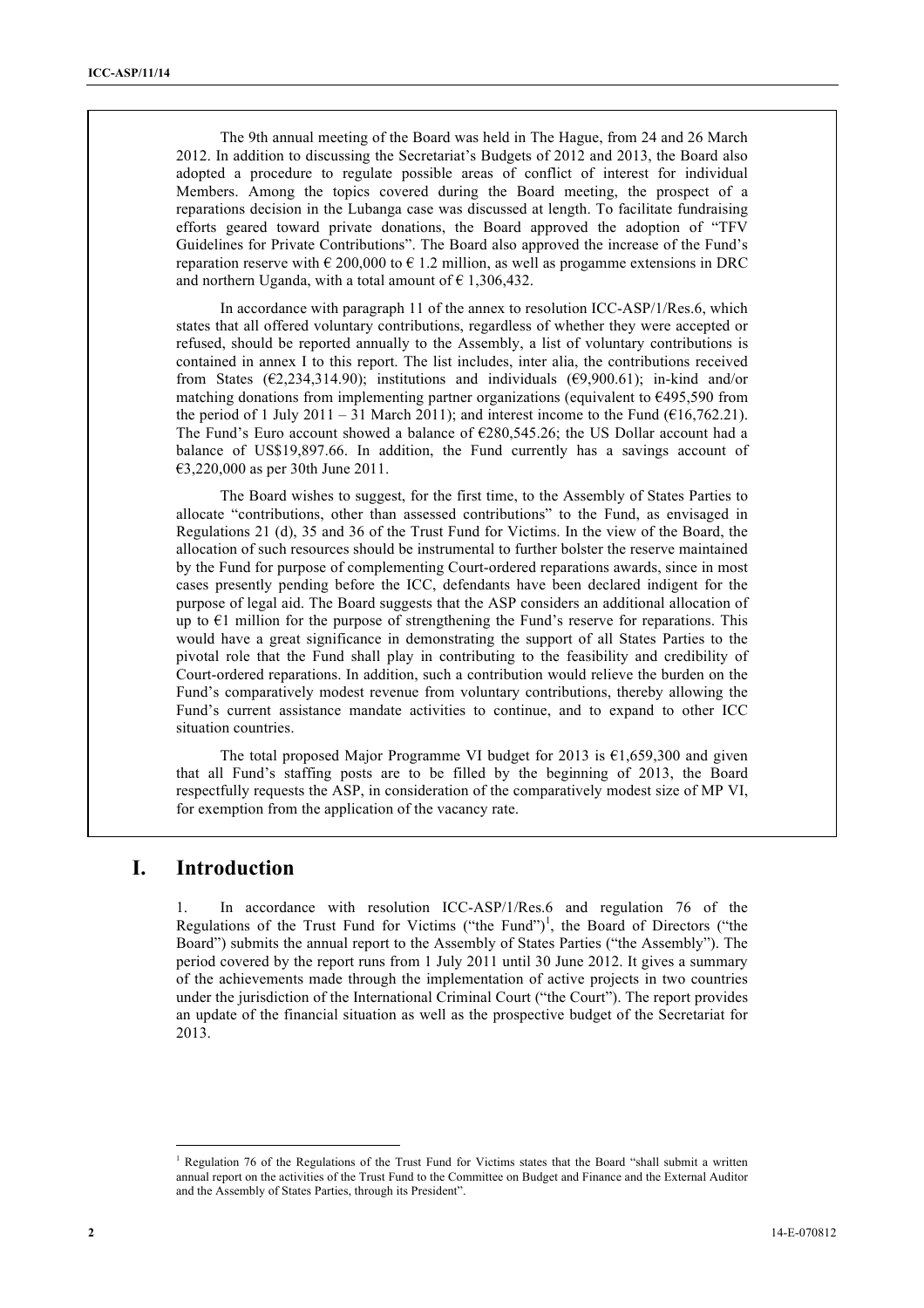# **II. Activities and projects**

2. The Fund fulfils two mandates: (1) administering reparations ordered by the International Criminal Court ("the Court") against a convicted person,<sup>2</sup> and (2) providing multidimensional assistance for the benefit of victims subject to the provisions of article 79 of the Rome Statute by the use of other resources.<sup>3</sup> Both mandates are interrelated and provide support to victims of genocide, crimes against humanity and war crimes committed since  $1 \text{ July } 2002^4$  The Fund's Performance Monitoring Plan (PMP) provides the programme framework for implementing the reparation and general assistance mandate. The PMP also links to the Rome Statute, key Court instruments, Regulations of the Fund, international human rights and humanitarian law, appropriate United Nations Resolutions, donor frameworks, and other applicable treaties, principles and transitional justice initiatives. The Fund continued its approach of mainstreaming gender throughout all of its programming processes. The Fund considers that empowering victims, especially women and children, remains a key step toward ending impunity for perpetrators, establishing durable peace and reconciliation in conflict settings and successfully implementing United Nations Security Council Resolutions 1325, 1820, 1888 and 1889. A victim-centred approach combined with an integrated community-based approach remains two guiding strategies of the Fund's participatory programme planning process and the implementing partners. After almost five years of regular field presence in northern Uganda and DRC, the Fund will in the second semester 2012 manage its first comprehensive external programme evaluation, which should facilitate the design of more effective and efficient new programmes. The process for defining the new strategic plan for 2013-2016 in replacement of the current one is also ongoing.

## **A. Reparations mandate**

3. The Fund's first mandate is related to a case. Resources are collected through fines or forfeiture and awards for reparations<sup>5</sup> and complemented with "other resources of the Trust Fund" if the Board of Directors so determines<sup>6</sup> The Court may order that an award for reparations against a convicted person be deposited with the Fund where at the time of making the order it is impossible or impracticable to make individual awards directly to each victim. The Fund shall take receipt of resources collected through awards for reparations and shall separate such resources from the remaining resources of the Fund in accordance with Rule 98 of the Rules of Procedure and Evidence.

4. This mandate will be activated soon in relation to the first ever conviction by the ICC, on 14 March 2012of Mr Thomas Lubanga for crimes related to the conscription and enlistment of child soldiers. On the same day, Trial Chamber I invited parties and participants of the case, including the Trust Fund for Victims, to make observations on reparations principles and procedure.

5. In its submission to the Trial Chamber, the Fund noted that considering the judicial nature of the Rome Statute's reparations regime, the individual criminal responsibility of a convicted person is the lynchpin of Court-reparations. Therefore, irrespective of a possible complement by the Trust Fund to a reparations award in case a convicted person has insufficient funds, the Trust Fund considers that a convicted person's contribution to a reparations award, financially or in kind, should first and foremost constitute its substantive and symbolic value to victims.

6. In regard of principles related to reparations proceedings, the Fund urged the Chamber to attach great value to ensuring accessibility, effectiveness and meaningfulness. This includes the desirability of victim involvement at all stages of the proceedings, including, if applicable, in the design of collective awards. The Court's reparation principles should always aim for reparations awards to avoid having discriminatory or

 $2$  Rule 98 (2), (3), (4) of the Rules of Procedure and Evidence.

<sup>&</sup>lt;sup>3</sup>Rule 98 (5) of the Rules of Procedure and Evidence. For more information on the Fund's legal basis, please see http://trustfundforvictims.org/legal-basis.

<sup>4</sup> As defined in Articles 6, 7 and 8 of the Rome Statute.

<sup>&</sup>lt;sup>5</sup> Regulations 43 to 46 of the Regulations of the Trust Fund for Victims.

<sup>&</sup>lt;sup>6</sup> Regulation 56 of the Regulations of the Trust Fund for Victims.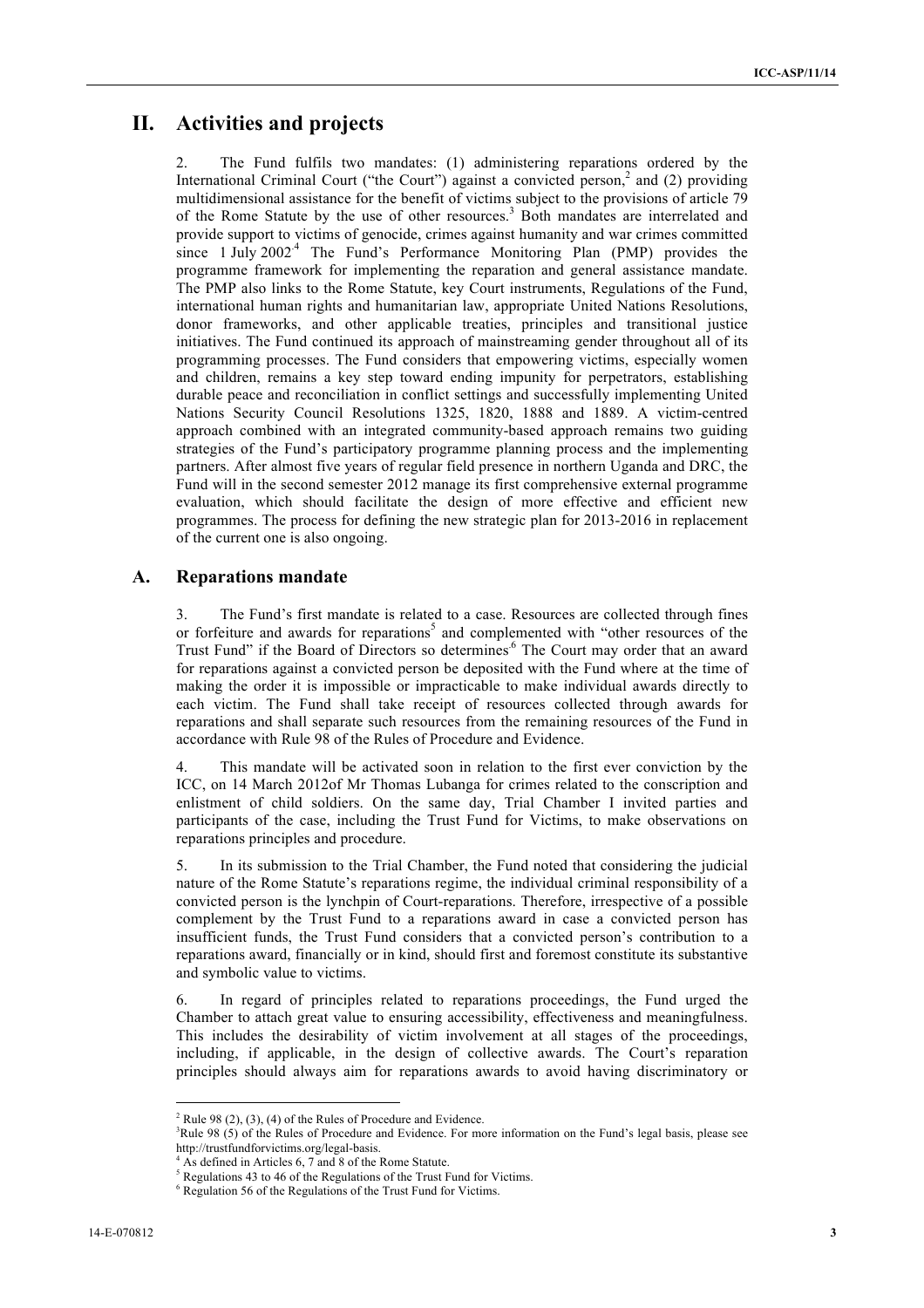stigmatizing effects, while ensuring effective access to awards for particularly vulnerable groups of victims, including children, women, victims of sexual and gender-based-crimes, the elderly and disabled or mutilated persons. The Court should ensure that any reparations award would have a gender dimension and thus be meaningful for women and girl victims. The Fund also pointed out the need for effective access for child victims to reparations and to ensure that the reparation proceedings promote their right to physical and psychological recovery and social reintegration.

7. The Fund advocated for a community based approach to collective reparations, serving to address the risk of further stigmatization of vulnerable victims, such as former child soldiers and also victims of sexual violence related to the crimes, and, looking forward, being instrumental in paving the way for intra- and inter-communal reconciliation. The Fund observed that such an approach would still allow for collective awards to yield both individual and collective benefits to victims, in recognition of the different forms of harm suffered.

8. The Board approved in March 2012 the increase of the Fund's reparation reserve with  $\in$  200,000 to  $\in$  1.2 million.

### **B. General Assistance Mandate**

9. Between 1 July 2011 and 30 June 2012, the Fund supported tens of thousands of victims of crimes under the jurisdiction of the International Criminal Court through physical rehabilitation, psychological rehabilitation and material support at both the individual and community levels. The types of services provided are:

(a) *Physical Rehabilitation* which includes reconstructive surgery, general surgery, bullet and bomb fragment removal, prosthetic and orthopaedic devices, referrals to services like fistula repair and HIV and AIDS screening, treatment, care and support;

(b) *Psychological Rehabilitation* which includes both, individual and groupbased trauma counselling; music, dance and drama groups to promote social cohesion and healing; community sensitization workshops and radio broadcasts on victims' rights, information sessions and large-scale community meetings. Community awareness responses may include broad-based community education peace, justice, and reconciliation;

(c) *Material Support initiatives* may include livelihood activities, vocational training, or access to referral programmes that offer income generation and training opportunities to focus on longer-term economic empowerment. Material support may also include education grants for victim survivors and their children;

(d) *Implementing special initiatives for children born out of rape and children* who themselves have been victimized by sexual and gender-based crimes under the ICC's jurisdiction, including access to basic services, education, and nutrition support, and intergenerational responses and stigma reduction programs;

(e) *Building the capacity of implementing partners and victims* used as a strategy to reinforce the sustainability of the interventions; and

(f) *Engaging community dialogue and reconciliation* to foster peace within and between the communities that create a suitable environment for prevention of crimes.

The majority of beneficiaries/victims receive a combination of integrated physical and psychological rehabilitation and/or material support. The target beneficiaries of the TFV interventions are victims defined according to the description of the Rome Statute. In fact, all acts of violence described below occurred on or after 1 July, 2002 as described in Articles 6, 7, and 8 of the Rome Statute:

*SGBV:* victims of sexual and gender-based violence, including rape, forced pregnancy, sexual slavery; also including girls abducted and/or recruited into armed groups and forcefully impregnated;

(b) *Widows/widowers*: those whose partners were killed;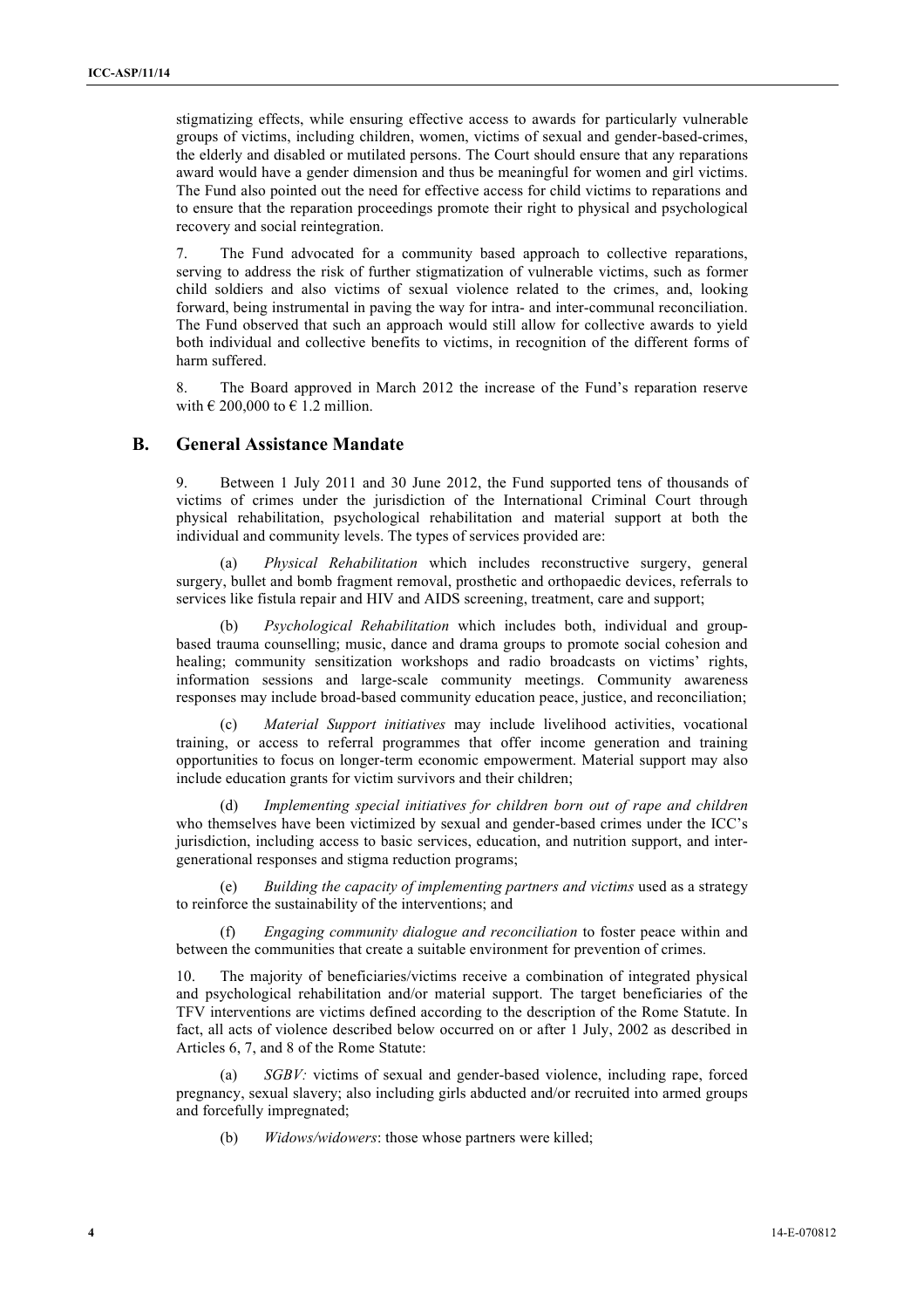(c) *Former child soldiers/abducted youth*: children and youth forced and/or recruited into armed groups under the age of 15 (regardless of their particular role(s) played during abduction or conscription);

(d) *Orphans and vulnerable children*: children whose parent(s) were killed or children otherwise made vulnerable by the violence;

(e) *Physical and mental trauma*: victims who suffered a physical injury and/or who were psychologically traumatised by violence; and

(f) *Family and other victims*: family members of victims (excepting widows, orphans) and others who do not fall in the above categories but affected by violence.

11. During this reporting time frame, the Fund reinforced its interventions in Democratic of Congo while in northern Uganda, the transition phase has been initiated. The Fund strengthened the capacity of the implementing partners, victims and their communities in order to promote well-being, increase of self-esteem, better reintegration, sustainable livelihood activities, reconciliation and social cohesion. In Central African Republic, the launch of the programme is moving to its final stage after the technical review of proposals submitted as part of a competitive tender procedure.

12. The current programme is about 28 active projects<sup>7</sup> in northern Uganda (16 projects) covering the Lango, Teso, and Acholi sub-regions and Adjumani District) and the DRC. The Fund has supported interventions at individual and community levels. The current number of direct beneficiaries is approximately 83,400 victims in eastern DRC and northern Uganda. This figure includes both newly indentified and existing beneficiaries. There is a slight increase compared to last year. The Fund is working with local grassroots organisations, victims' survivor groups, women's associations, faith-based organisations, village savings and loans associations, and international non-governmental organisations for administering the assistance mandate. During this reporting period, several monitoring visits were conducted by the Fund staff to oversee programme development, strengthen local capacities, and support project monitoring, evaluation, reporting and learning. All projects were subject to an administrative and technical review as part of this process.

#### **1. Physical rehabilitation**

13. Physical rehabilitation represents an essential component of the assistance provided to victims by implementing partners through the support of the Fund. Most of the physical rehabilitation activities are implemented in Northern Uganda. However, in DRC, the implementing partners built an effective and fruitful partnership with a network of volunteer international and national organizations which are complementing this missing aspect into the project activities. Thus, victims of torture, mutilation, disfigurement, amputation, burns, sexual violence and other crimes against civilians that have led to physical injuries are receiving assistance through combined efforts. In Uganda, a partnership dating from 2007 involved three organisations, Caritas, African Youth Initiative Network (AYINET) and Interplast Holland, allowing for reconstructive surgery for over 100 patients. AVSI Foundation and Watoto complemented these actions with orthopaedic workshops for the purposes of fabrication, fitting and maintaining prosthetic and orthotic devices, plastic surgery, providing physiotherapy, trauma counselling, as well as community sensitisation work. Since, 2008, AVSI estimates the number of direct beneficiaries of its assistance to date to be 1079 people. WATOTO have screened 473 people. In addition, 75 have received physical rehabilitation assistance with 29 victims reported during this period.

14. Providing physical rehabilitation to victims of such serious crimes is thus important not only for the physical well-being of victims, but also for the significant positive impact on the victims' self-esteem, mental and social well-being. Beneficiaries of TFV's physical rehabilitation assistance have in effect often reported major improvements in their wellbeing, resulting from a combination improved physical health, increased community acceptance and livelihood opportunities, and better mental well-being and self-esteem. For

<sup>-&</sup>lt;br>7  $\frac{7}{1}$  The TFV has a total of 34 approved projects for both the DRC and northern Uganda, however some projects have come to completion or awaiting the identification of new partners and others have transitioned to other donor initiatives.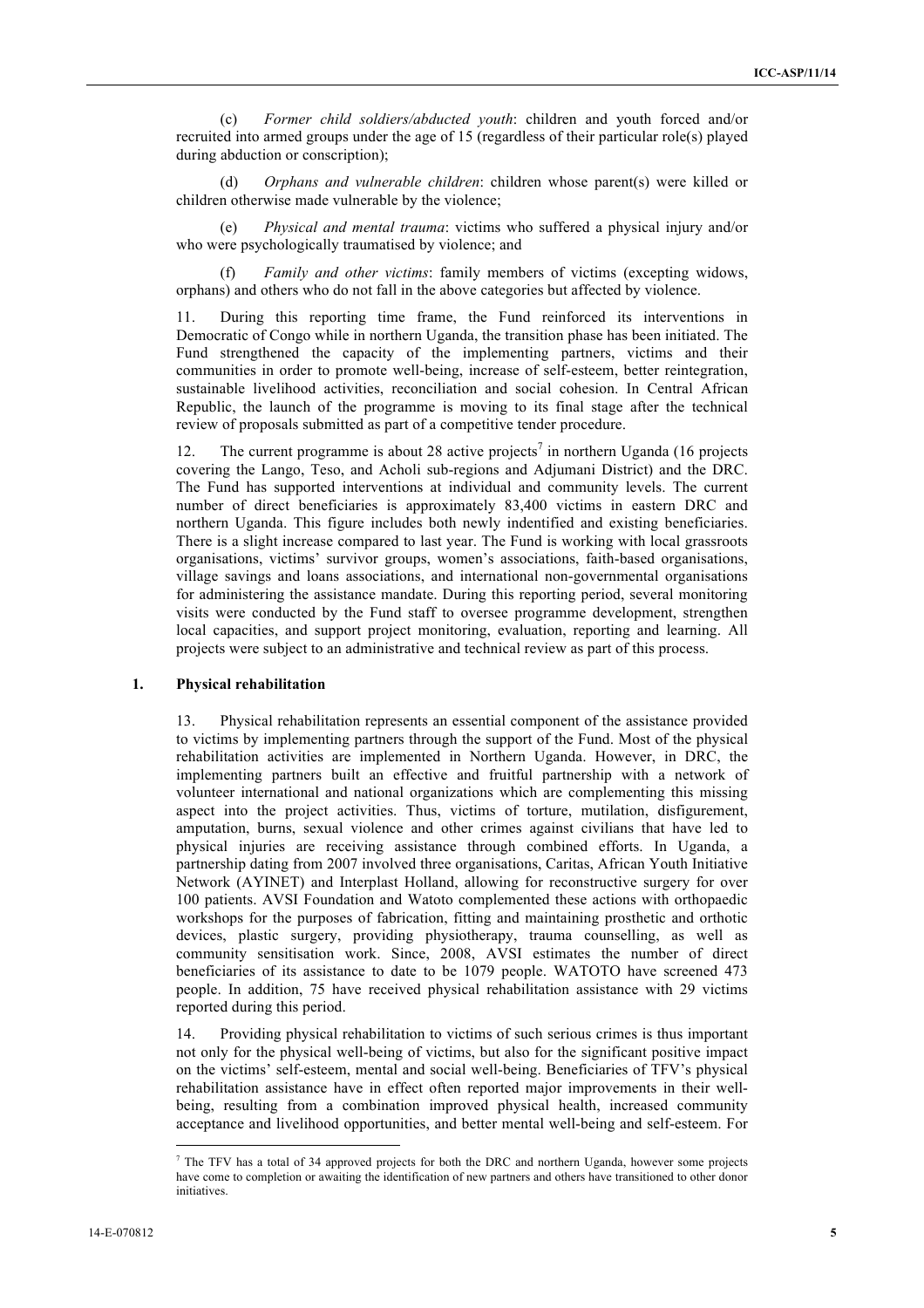victims who benefited from this specific assistance, significant changes appeared in their life. Fitted amputees and facial reconstructed victims were able to restart a new life in their communities. Thus, they were no more seen as a burden for the family and their community but now as people able to take care of their own basic needs and of their families.

#### **2. Psychological rehabilitation**

15. Dealing with the trauma resulting from the harms suffered by the victims and their communities is a component of the majority of the implemented projects. Providing qualitative psychological support to victims and their communities, particularly in areas where few qualified psychologists are available, remains a challenge. As psychosocial support for addressing victims' trauma survivors requires appropriate skills, the Center for Victims of Torture (CVT) has engaged in training local organisations in trauma-based counselling in Northern Uganda. CVT reported to date 203 practitioners coming from local and international NGOs (ACTV, Caritas Counseling Centre Training Institute - CCTI), TPO Uganda and the Center for Children in Vulnerable Situations (CCVS)) who took part to their training dealing with torture survivors, victims of war violence, victims of sexual torture/gender-based violence, child soldiers, ex-combatants and others. In Ituri, CCVS provides this same level of capacity-building to staff of local organizations. The training offered allowed the organizations to fill the gap of knowledge and consolidate their good practices. They also fostered the setting up of new track tools to better assess the progress made by each victim. AMAB, working with victims of sexual violence, received training on trauma-based counselling. Thus, AMAB is able to provide a combination of economic and psychological support, reaching out to 1143 victims-beneficiaries.

16. The Fund supports an integrated approach to psychological rehabilitation. Such initiatives include both individual and group-based counselling; music, dance and drama groups designed with therapeutic aims; community sensitisation workshops, radio broadcasts, information sessions and community meetings. The aim of the Fund is to provide appropriate psychological and social support to heal trauma, assist in recovery and reconciliation, and address stigma and discrimination among victims, families and affected communities. That is why the Fund supports affected communities victims through several peace-building projects that integrate support for psychological rehabilitation.

17. Réseau Hakina Amani addresses community dialogue and reconciliation in Ituri by working on the improvement of the confidence between the two communities and to enable them to improve peaceful cohabitation. Missionaires d'Afrique targets teenagers. This implementing partner is instilling the culture of peace, forgiveness, and living-together among 14850 teenagers with a focus on vulnerable war orphans, former child soldiers, and adolescent mothers survivors of rape. The project contributes in this way to build a lasting culture of peace with a specific emphasis on breaking the inter-generational violence cycle. The Diocese of Northern Uganda is doing the same work through its "healing of memories" seminars and workshops. The victims (males and females) involved in the seminar have a safe space to tell their stories in an atmosphere of deep listening and mutual respect. Throughout this process, the former victims seeing themselves now as survivors feel ready to forgive what happen to them. They therefore take advantage of the opportunities they have to rebuild self-trust as well as the capital of confidence in their communities. COOPI and CARE in northern Uganda provide to large number of victims the same type of support to victims. Though the scars of the trauma cannot totally disappear, most of the victims were now able to create resilience mechanisms to cope with their situation and progressively overcome it. Looking forward to a better future remains an essential pace that victims themselves want to make.

#### **3. Material support**

18. The majority of the projects supported by the Fund includes some form of economic support for victims. Through this programmatic pillar, the aim of the Fund is to improve the livelihoods of victims and their families through education, training, economic empowerment and building the capacity of victim-beneficiaries to generate and manage their revenue. Thus, implementing partners and the victims were involved in the different trainings with those thematic topics: of entrepreneurship, marketing, management of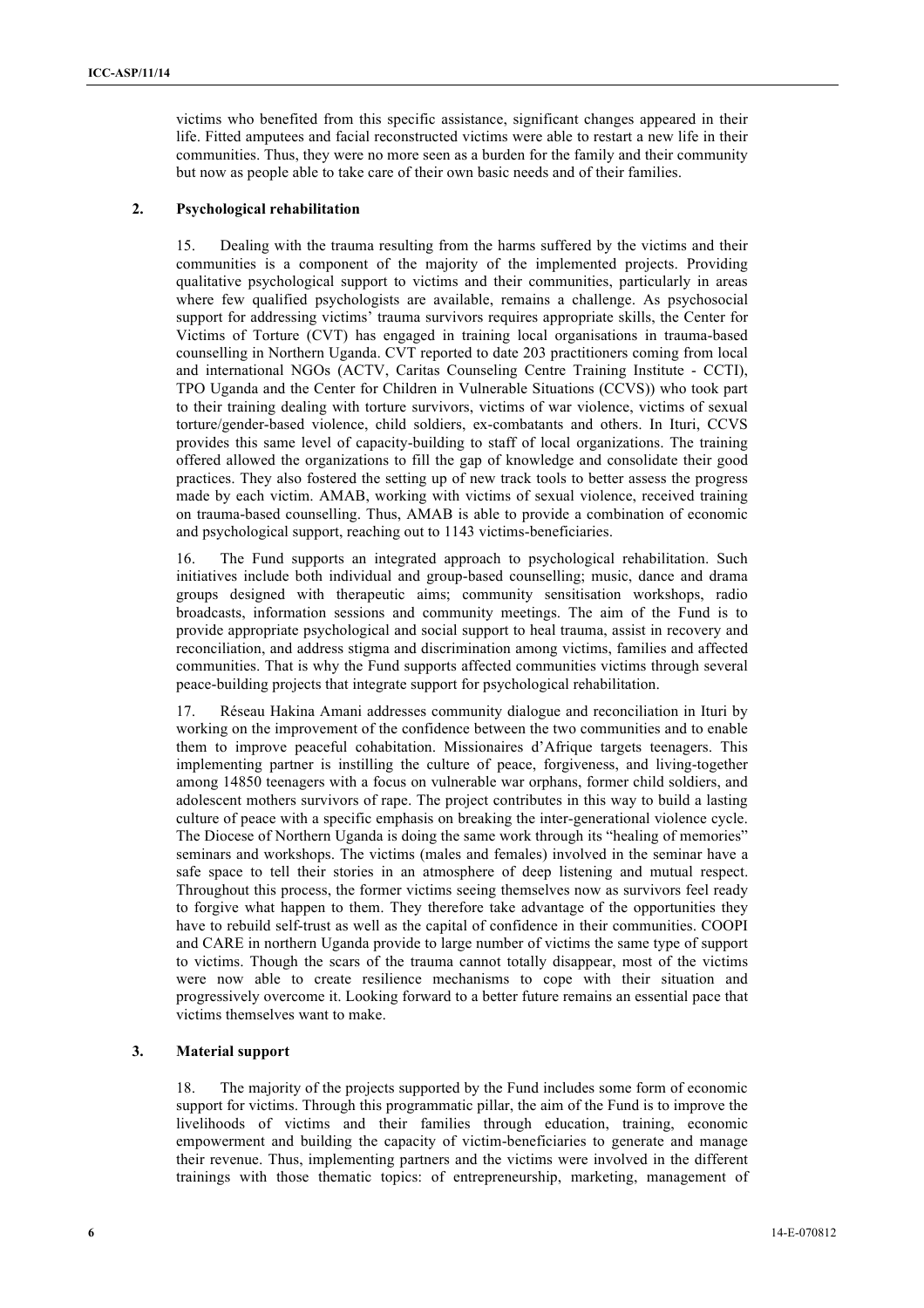income generating activities. In northern Uganda, the Fund works through Village Savings and Loans Associations (VSLAs), in the DRC, through the System of Mutual Solidarity (MUSO), Savings and Internal Lending Communities (SILCs).

19. The group mechanisms of economic empowerment are more and more drawing the attention of the victims and their communities, because they play another important role which is building and strengthening the social ties. These systems respond to victims' material needs and allow victims to go about rebuilding their own and their families' lives. The Fund is aware about the challenges met in these post-conflict settings in terms of improving the daily economic situation of victims. Economic empowerment, in a distorted context which previously received an important humanitarian assistance, requires a tailored response.

#### **C. Visibility**

20. Scarcity of resources prevents the Fund to pursue high-profile visibility and awareness raising campaigns. No dedicated communications capacity exists at the Secretariat. With limited means, the Fund produced a short video film of activities under the assistance mandate in northern Uganda and in eastern DRC. Local partners were trained by African journalists to shoot footage in remote areas. The Fund's programme staff strongly contributed to the final production. The video was shown at the annual ASP and Board meetings and also met with positive response in media and civil society. In the first half of 2012, Board members as well as Secretariat staff participated in high level events, including those organised on occasion of the 10 year commemoration of the Rome Statute.

21. Visibility of the Fund has increased on the ground, including in post-conflict Ituri, reflected by increased opportunities to engage with local leadership and media. The Fund's visibility may well benefit from international and media attention for a first ICC decision on reparations to victims (*Lubanga* case). Increased visibility around reparations may risk the unintended result of local acrimony in the Ituri region, hampering the implementation of activities under the Fund's assistance mandate.

#### **D. Ninth annual meeting of the Board of Directors**

The ninth annual meeting of the Board was held in The Hague, from 24 and 26 March 2012. All members of the Board participated in the meeting. The Registrar also attended several sessions to provide additional information and respond to questions; and was represented by Registry staff in other sessions.

23. The Board adopted a procedure similar to the Court's Audit Committee, to regular possible areas of conflict of interest with individual Board members.

24. Regarding the Secretariat's Budget for 2012, the Board endorsed Secretariat's approach to mitigate the shortfall in the budget lines for staffing, by way of savings to be made in non-staffing budget lines, including those for consultants and contractual services. The Board furthermore encouraged the Secretariat and the ICC Registry to explore the possibility of mitigation of the shortfall by way of inter-Organ budget reconciliation, as per approval by the ASP. Regarding the Secretariat's budget for 2013, the Board endorsed the Secretariat outline for a budget proposal, pending review by the Board of the final draft. The Board also advised the Secretariat that the proposed Major Programme VI (Secretariat) budget for 2013 should clearly reflect the work load of the Secretariat and that an alternative budget proposal at the level of the 2012 budget should indicate the effects on the Fund's anticipated operations under both of its mandates.

25. The Board discussed the prospect of a reparations decision in the *Lubanga* case at length, addressing its own responsibilities as well as the responsibilities of governments of situation countries towards repairing the harm done to victims of serious crimes, which were deemed to continue to exist, undiminished by any action or decision by the Court or the Fund. The Fund's reparations "reserve", maintained separately from the Fund's programmatic resources, was raised with  $\epsilon$ 200,000 to  $\epsilon$ 1.2 million. The Board furthermore approved proposed progamme extensions in DRC and northern Uganda, with a total amount of 1,306,432 Euros.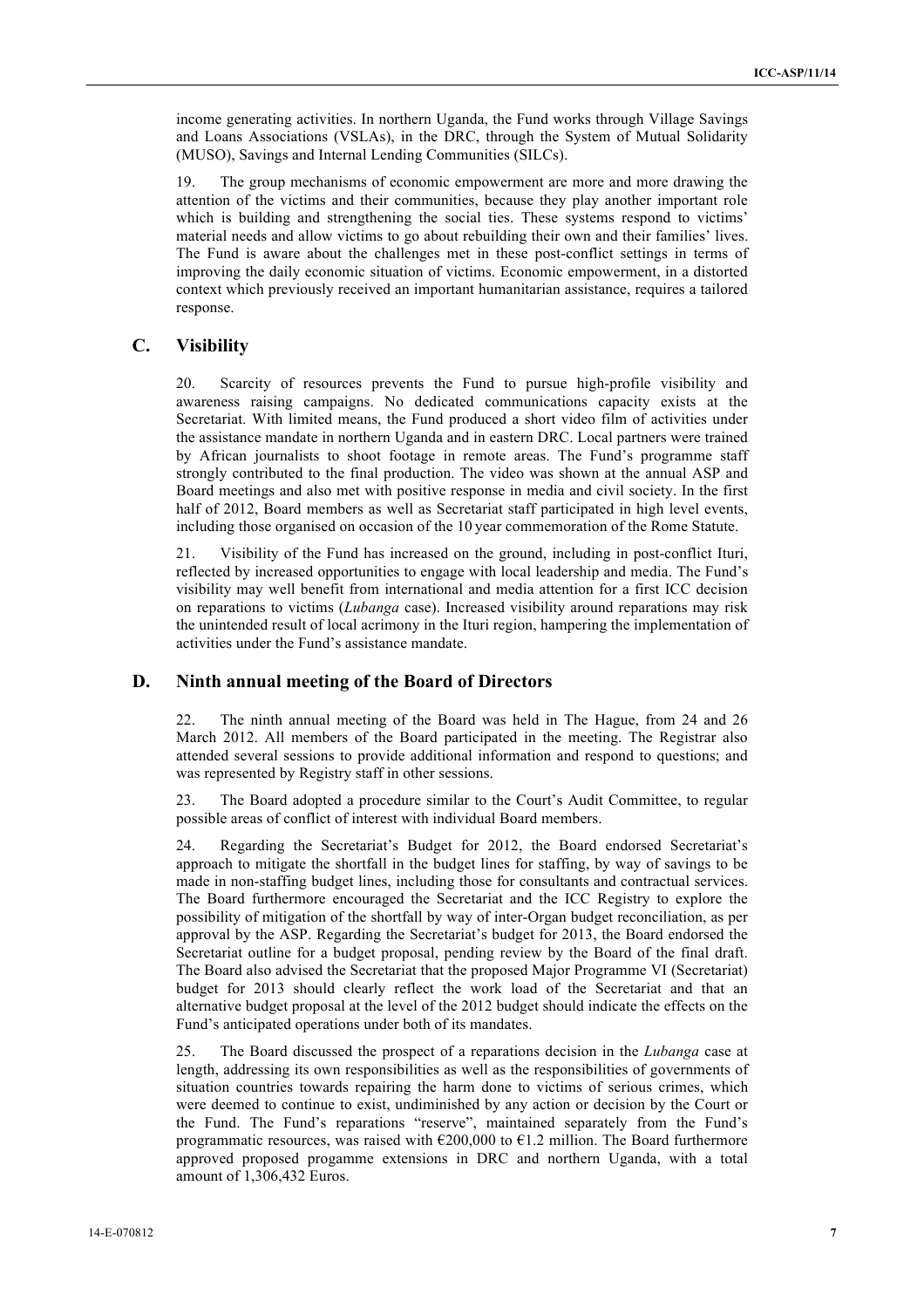26. The Board approved the proposed "TFV Guidelines for Private Contributions", which are required by TFV Regulation 24 and developed by the Secretariat in consultation with the ICC Registry. The Board noted the foreseeable administrative burden of soliciting and managing contributions from private sources.

27. The Board approved the proposal by the Secretariat to conduct an external evaluation of the Fund's programme performance and also approved the proposal by the Secretariat to initiate the process to develop the TFV Strategic Plan for 2013-2016, which is to be proposed for TFV Board approval at the Annual TFV Board meeting in March 2013. The decisions of the Board meeting have been published on the Fund's website.

### **E. Assistance provided by the Registry**

28. In accordance with the annex to resolution ICC-ASP/1/Res.6 and with resolution ICC-ASP/3/Res.7, and mindful of the independence of the Board and the Secretariat, the Registrar provided such assistance as is necessary for the proper functioning of the Board and the Secretariat.

29. The assistance was provided, inter alia, by the Immediate Office of the Registrar, Budget and Finance, Legal Advisory Services, Public Information and Documentation, Court Interpretation and Translation, Field Operations, General Services, Human Resources, and the Information and Communication Technologies Section.

30. The report of the Committee on Budget and Finance (CBF) on its 17th session recommended that "assistance to the Trust Fund for Victims on financial matters be made a priority task for the P-5 Senior Executive Officer in the Immediate Office of the Registrar." Consequently, the Registrar and the Fund agreed on high-end financial administrative advice to be provided by said Officer to the Fund for 1.5 days a week during 2012, regarding i.a. the development of Guidelines for private donations to the Fund, the implementation of a PayPal mechanism for the Fund to raise contributions from private individuals and the development of a delegation of administrative authority from the Registrar to the Fund's Executive Director.

## **III. Financial Report**

## **A. Status of voluntary contributions**

31. In accordance with paragraph 11 of the annex to resolution ICC-ASP/1/Res.6, which states that all offered voluntary contributions, regardless of whether they were accepted or refused, should be reported annually to the Assembly, a list of voluntary contributions is contained in annex I to this report. The list includes, inter alia, the contributions received from States ( $\epsilon$ 2,234,314.90); institutions and individuals ( $\epsilon$ 9,900.61); in-kind and/or matching donations from implementing partner organizations (equivalent to  $\epsilon$ 495,590 from the period of 1 July 2011 – 31 March 2011); and interest income to the Fund ( $\epsilon$ 16,762.21).

32. The Fund's Euro account showed a balance of  $\epsilon$ 280,545.26; the US Dollar account had a balance of US\$19,897.66. In addition, the Fund currently has a savings account of €3,220,000.as per 30th June 2011. In response to the request by the CBF to the Fund to consider allocating a percentage of voluntary contributions to project-related costs, the `Board observed to the CBF in its 18th session that that "this would have a disproportionate negative effect on the availability of scarce resources for the actual benefit of victims. As a consequence, it would bear an unacceptable risk to the implementation of the Fund's legal mandate to provide assistance to victims. It should be noted the use of voluntary contributions in this respect does already incorporate the operational costs of the Trust Fund's implementing partners."<sup>8</sup>

 <sup>8</sup> CBF-18-14-STFVreport-ENG, para. 9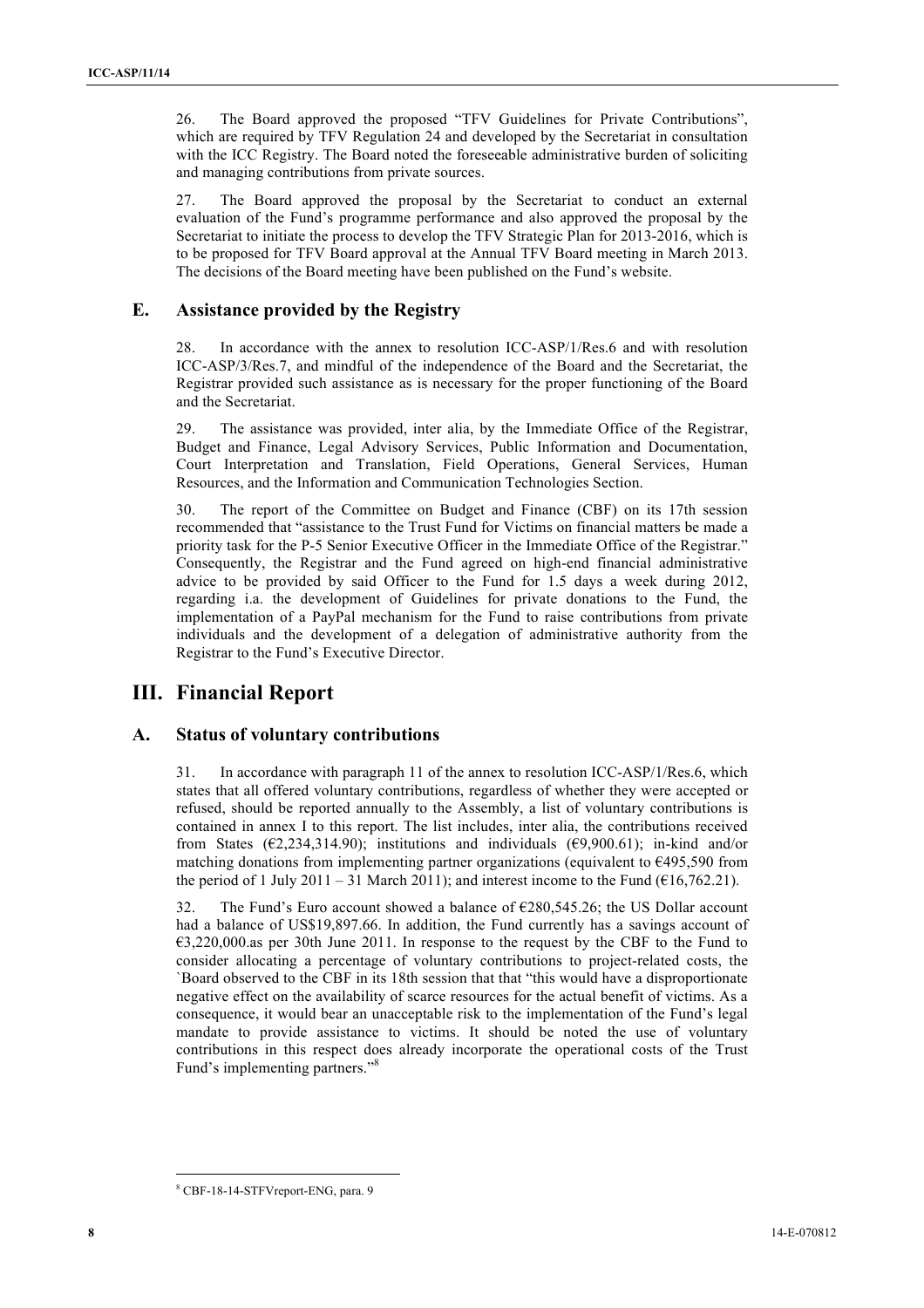33. The Secretariat controls the resources received by the Fund and reports on their use following the criteria described in the annex to resolution ICC-ASP/4/Res.3. $^{9}$  The Secretariat reports on earmarked contributions separately, as this information is required by some of the donors.

34. The introduction of the SAP Grants Management (GM) module in the Fund was effective on July 1. In line with recommendations of the ASP, the SAP GM module is intended to boost the quality, efficiency, transparency and accountability of the Fund's financial and administrative processes. The implementation of SAP GM involved the creation of a separate SAP company code for the management of the Fund's revenue originating from voluntary contributions and required intensive consultations and the support of a SAP consultant to calibrate financial administrative processes.

35. The members of the Board wish to express their gratitude for the contributions received during the period covered by the present report and urge States Parties to continue contributing to the Fund. Particular gratitude is extended to those States Parties which contributed for the first time to the Fund, and to those States Parties which decided to increase their contributions in line with the rising volume of assistance services to victims provided by the Fund during the reporting period.

### **B. Suggestion to allocate "contributions, other than assessed contributions" to the Fund**

36. The Board wishes to suggest to the Assembly of States Parties, for the first time, to allocate "contributions, other than assessed contributions" to the Fund, as envisaged in Regulations 21 (d), 35 and 36 of the Trust Fund for Victims. In the view of the Board, the allocation of such resources should be instrumental to further bolster the reserve maintained by the Fund for purpose of complementing Court-ordered reparations awards. In particular, in most cases presently pending before the ICC, defendants have been declared indigent for the purpose of legal aid. The Board esteems that this is unfortunately likely to be indicative of the prospect for tracing assets with a view to funding eventual Court-ordered reparations.

37. The Board suggest that the ASP considers an additional association of up to  $\epsilon$ 1 million for the purpose of strengthening the Fund's reserve for reparations. This would have a great significance in demonstrating the support of all States Parties to the pivotal role that the Fund shall play in contributing to the feasibility and credibility of Courtordered reparations. In addition, such a contribution would relieve the burden on the Fund's comparatively modest revenue from voluntary contributions, thereby allowing the Fund's assistance mandate to continue and expand to other ICC situation countries.

## **C. External Audit 2011**

38. The National Audit Office of the United Kingdom provides external audit services to the Fund. Accordingly, in June 2012, the NAO submitted to the Board the auditor's report containing the financial statements of the Fund for the period ending 31 December 2011. As indicated in this report, the audit examination revealed no weaknesses or errors, which are material to the accuracy, completeness and validity of the financial statements. As a result, the NAO issued an unqualified audit opinion on the 2011 financial statements of the Fund.

39. The report of the External Auditors contained the following recommendations:

Recommendation 1: *The Fund should work closely with the ICC IPSAS implementation team to develop specific and appropriate IPSAS accounting policies which are tailored to the situation and requirement of the Fund.* 

Recommendation 2: *The Fund should clearly identify the objectives and anticipated benefits of the IPSAS project and develop a methodology to track and manage benefits realisation.*

 $\frac{1}{9}$ <sup>9</sup> Official Records of the Assembly of States Parties to the Rome Statute of the International Criminal Court, Fourth session, The Hague, 28 November to 3 December 2005 (International Criminal Court publication, ICC-ASP/4/32), part III.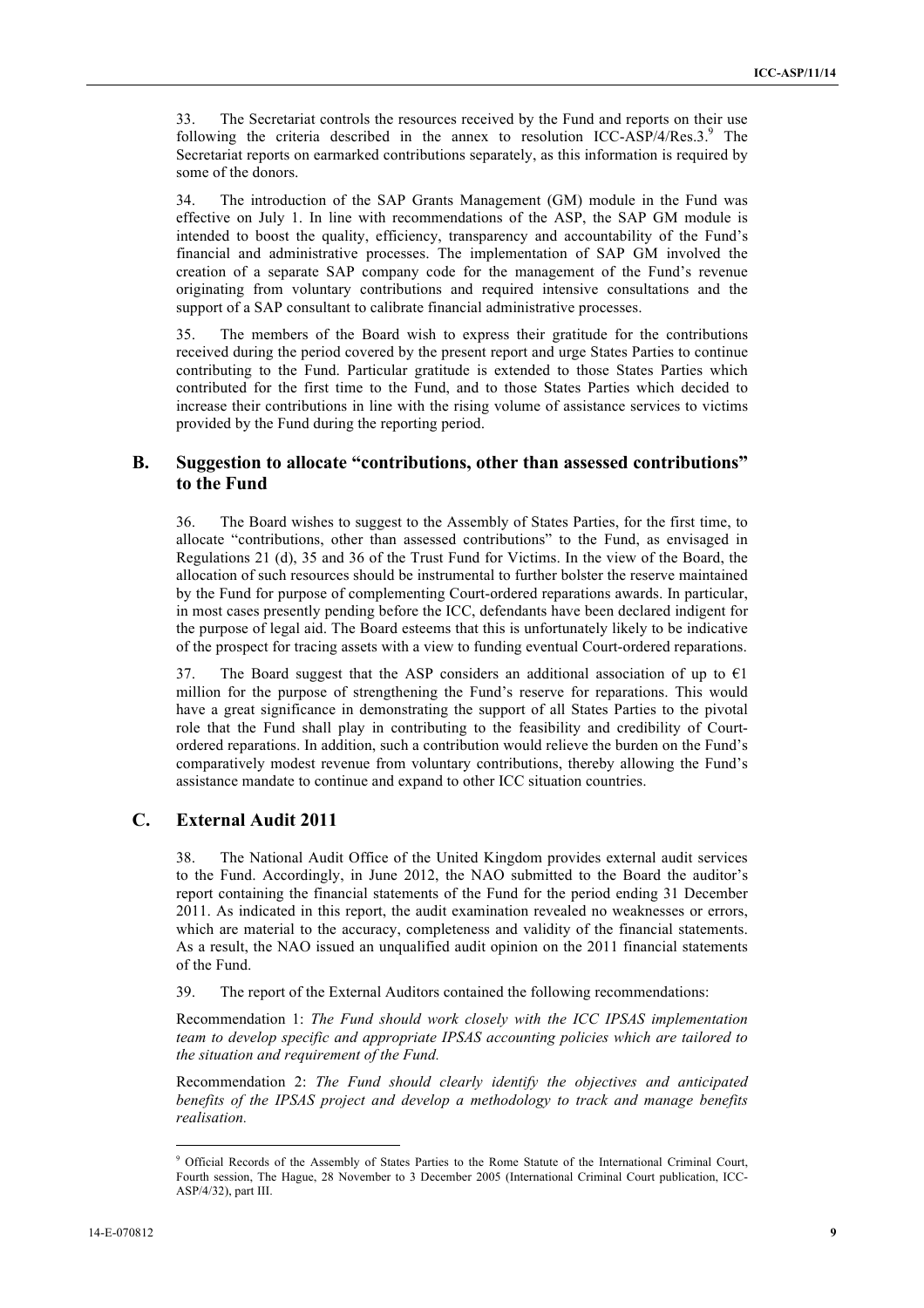The Board confirms that the Fund will work with the IPSAS ICC implementation team to achieve these objectives.

Recommendation 3: *The Fund's management should engage with the OIA to ensure that it receives sufficient assurance on the adequacy and effectiveness of the Fund's framework of governance, risk management and control.*

The Board confirms that the Fund will work with the ICC Office of the Internal Auditor (OIA) to assess and formally address risk management

40. In the Audit Completion report, the External Auditors included a significant observation on the preparation of financial statements in 2011, observing that ""changes were made to the accounting policies during the financial year resulting in financial statements presented for audit that did not comply with the stated accounting policies or the adopted accounting standards. The financial statements were not fully reviewed by the Fund's management prior to being presented for audit." In its management response, the Fund notes that it did carefully review the financial statement in close consultation with the Registry, based on agreed practice. The variance in accounting practice resulting from implementation of SAP Grants Management and a new SAP company code, mid-year in 2011, was noted by the External Auditor and brought to the attention of both the Fund and the ICC Registry. Accepting that this change in accounting practice should be discussed and agreed with the External Auditor, the Fund has engaged with the ICC Registry and External Auditor and found an appropriate solution for the 2011 Financial Statement. Further assessment of the Fund's accounting policy will also consider the implementation of IPSAS and will eventually be proposed to the external Auditor.

# **IV. Proposed budget for 2013 (MP VI)**

41. In accordance with resolution ICC-ASP/4/Res.3, the Board of Directors prepared the 2011 budget proposal for the Secretariat established pursuant to resolution ICC-ASP/3/Res.7. The proposed budget is submitted annually to the Assembly for approval, following paragraph 6 of the annex to resolution ICC-ASP/1/Res.6.

42. The Board is fully aware of the budgetary constraints the Court continues to face. The Board also accepts the responsibility to ensure that Fund's Secretariat is able address the foreseeable increase in workload, considering the rise in the number of situations where the Fund will be active and, in particular, the activation of the Fund's mandate for the implementation of reparations. This Board is appreciative of the above-mentioned support in financial matters provided to the Fund by way of the Registry's Immediate Office, yet an urgent need continues to exist for capacity in the daily administration of the Fund's resources. This need has been repeatedly recognised by the External Auditors and will only increase with the need for proper management of new revenue from private donors, including via PayPal. Therefore, the Fund has in stead opted in 2012 to transform the Kenya GTA staff position into a HQ-based staff position, at inevitably higher cost.

43. The total proposed Major Programme VI budget for 2013 is  $61,659,300$ , as compared to an approved budget for 2012 of  $E1,450,600$  (and compared to the proposed 2012 budget of  $\epsilon$ 1,755,800). As all the Fund's staffing positions posts are to be filled by the beginning of 2013, the Board respectfully requests that the ASP exempts the modest Major Programme VI from the application of the vacancy rate to both established and GTA positions.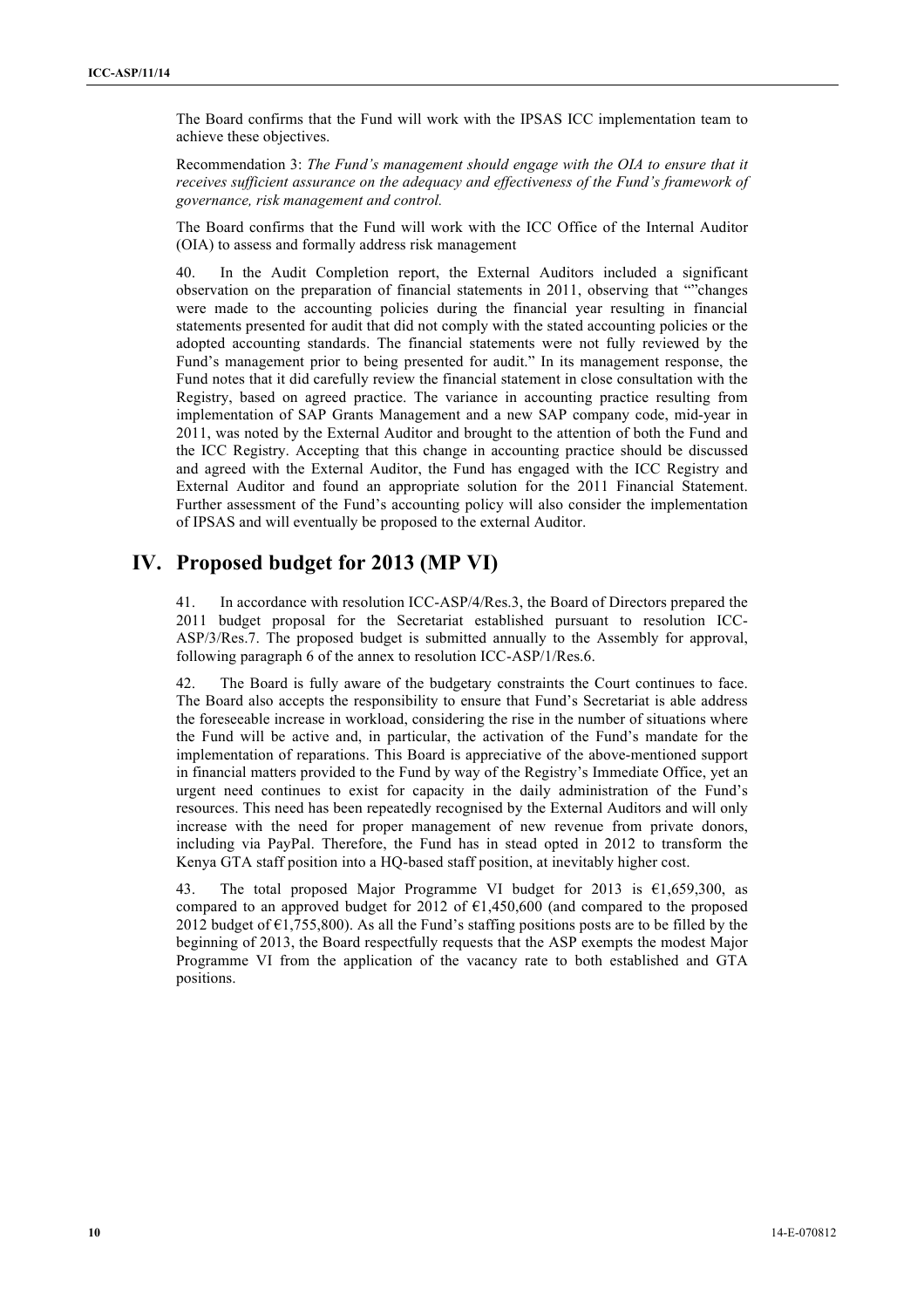## **Annex I**

## **A. Voluntary contributions received by the Trust Fund for Victims**

**The Fund received the following voluntary contributions from States during the period from 1 July 2011 to 30 June 2012:**

| <b>Contributions from States</b>   | <i>Euros</i> ( $\epsilon$ ) |
|------------------------------------|-----------------------------|
| Andorra                            | 19,956.00                   |
| Austria                            | 10,000.00                   |
| Australia                          | 100,000.00                  |
| Colombia                           | 31,746.00                   |
| Czech Republic                     | 6,988.12                    |
| Finland                            | 235,000.00                  |
| Germany                            | 300,000.00                  |
| Ireland                            | 50,000.00                   |
| Liechtenstein                      | 8,274.72                    |
| Poland                             | 15,000.00                   |
| Spain                              | 60,000.00                   |
| Sweden                             | 1,107,350.06                |
| Switzerland                        | 40,000.00                   |
| The Netherlands                    | 250,000.00                  |
| <b>Total States' contributions</b> | 2,234,314.90                |

In addition to the above-mentioned contributions from States, the Fund received during the period from 1 July 2011 to 30 June 2012:

- (a)  $\epsilon$ 10,225.72 in cash contributions from individuals and institutions;
- (b)  $\epsilon$ 495,590 in-kind and/or matching donations from implementing partners from the period of 1 July 2011 – 31 March 2012 (details in annex II);
- (c)  $\epsilon$ 16,762.21 interest income.

## **B. List of voluntary contributions per bank accounts**

### 1. **ABN AMRO** (in  $\epsilon$ )

| NL54ABNA0538465115 |
|--------------------|
|                    |
|                    |

#### **Bank details, including contributions received, from 1 July 2011 to 30 June 2012**

| Details                                         | <i>Euros</i> ( $\epsilon$ ) |
|-------------------------------------------------|-----------------------------|
| Opening balance                                 | 667,089.57                  |
| Contributions from individuals and institutions | 10,225.72                   |
| Contributions from States                       | 2,234,314.90                |
| Grant / project payments                        | (2,239,457.80)              |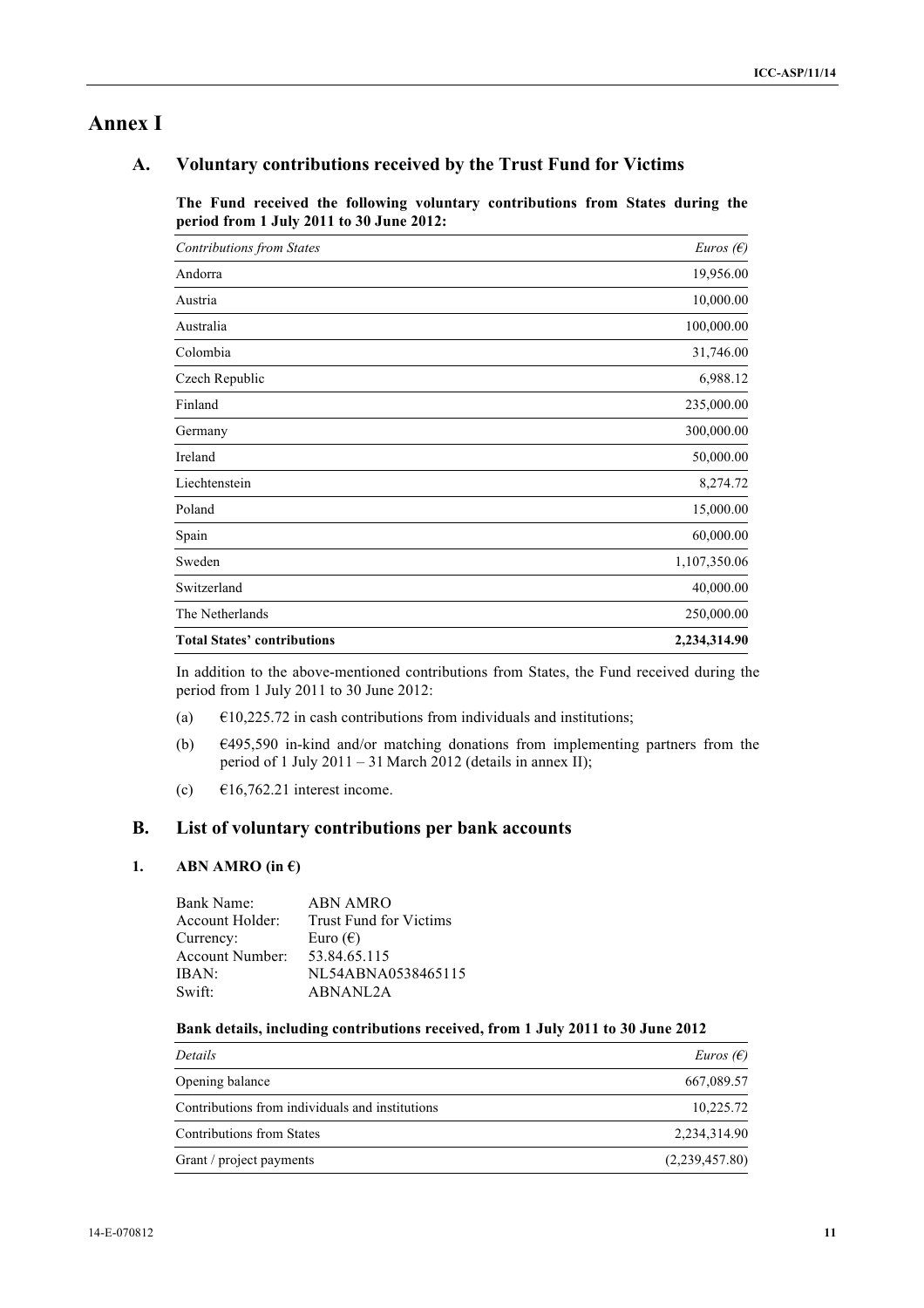| Details                                                  | <i>Euros</i> ( $\epsilon$ ) |
|----------------------------------------------------------|-----------------------------|
| Transfer from checking to savings account                | (800,000.00)                |
| Transfer from savings to checking account                | 391,680.66                  |
| Interest income                                          | 16,762.21                   |
| Bank charges                                             | (70.00)                     |
| Balance as at 30 June 2012                               | 280,545.26                  |
| Contributions from individuals and institutions by month | <i>Euros</i> $(\epsilon)$   |
| <b>July 2011</b>                                         | 722.30                      |
| August 2011                                              | 390.00                      |
| September 2011                                           | 390.00                      |
| October 2011                                             | 165.00                      |
| November 2011                                            | 5,768.42                    |
| December 2011                                            | 330.00                      |
| January 2012                                             | 165.00                      |
| February 2012                                            | 265.00                      |
| March 2012                                               | 165                         |
| April 2012                                               | 1,140.00                    |
| May 2012                                                 | 540.00                      |
| June 2012                                                | 185.00                      |
| <b>Total</b>                                             | 10,225.72                   |
| Contributions from States by month                       | <i>Euros</i> $(\epsilon)$   |
| <b>July 2011</b>                                         | 150,000.00                  |
| August 2011                                              | 200,000.00                  |
| September 2011                                           | 15,000.00                   |
| October 2011                                             | 534,978.00                  |
| November 2011                                            | $0.00\,$                    |
| December 2011                                            | 1,221,084.18                |
| January 2012                                             | 60,000.00                   |
| February 2012                                            | 0.00                        |
| March 2012                                               | 0.00                        |
| April 2012                                               | 10,000.00                   |
| May 2012                                                 | 8,274.72                    |
| June 2012                                                | 34978.00                    |
| Total                                                    | 2,234,314.90                |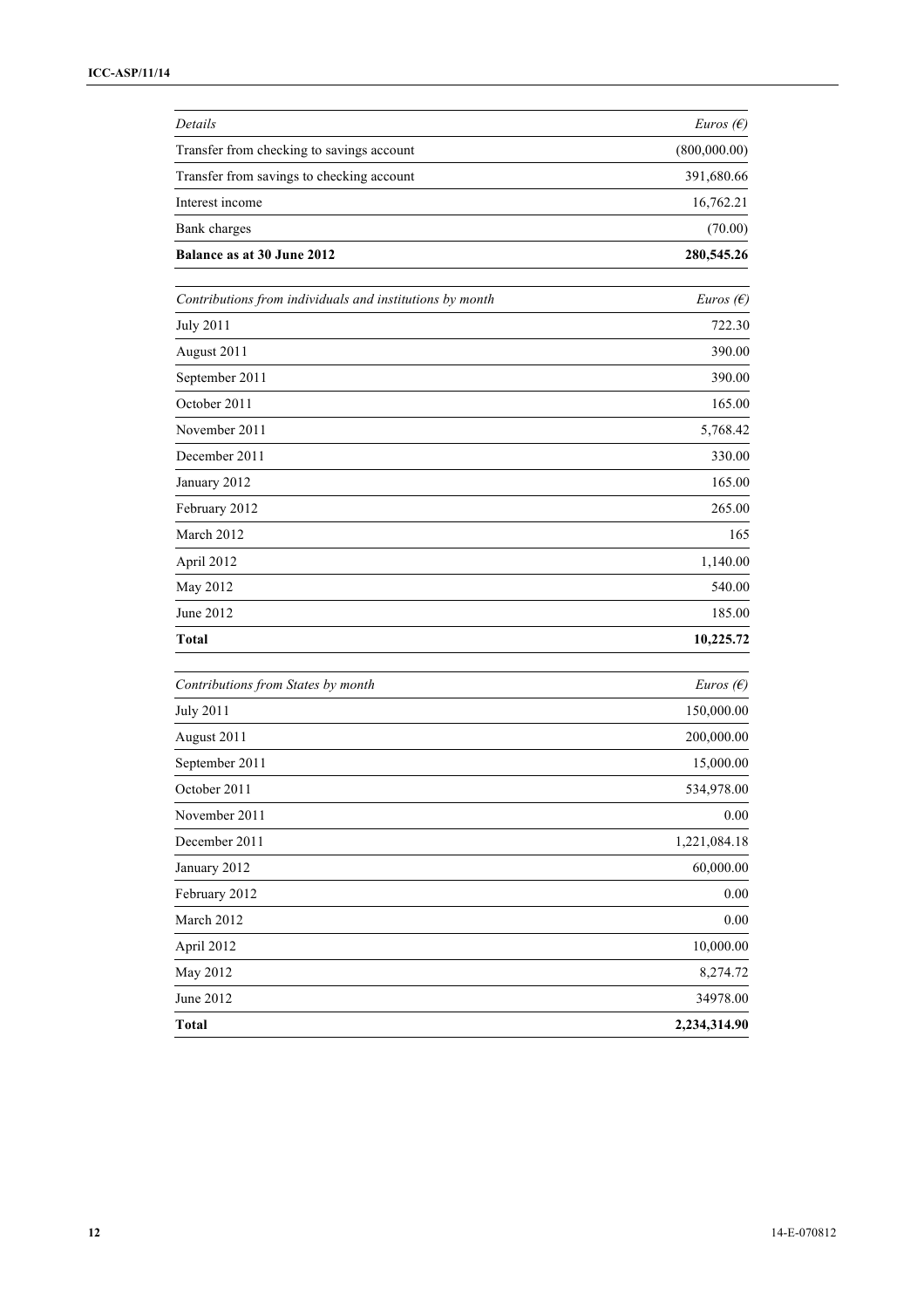## **2. ABN AMRO** (in  $\epsilon$ )

| Bank Name:      | ABN AMRO                                            |
|-----------------|-----------------------------------------------------|
| Account Holder: | Trust Fund for Victims Business Top Deposit Account |
| Currency:       | Euro $(\epsilon)$                                   |
| Account Number: | 40.62.65.615                                        |

### **Bank details, including bank transfers from 1 July 2011 to 30 June 2012:**

| Details                                   | <i>Euros</i> $(E)$ |
|-------------------------------------------|--------------------|
| Opening balance                           | 2,770,000.00       |
| Transfer from checking to savings account | 800,000.00         |
| Transfer from savings to checking account | 350,000.00         |
| <b>Balance as at 30 June 2012</b>         | 3,220,000.00       |

## **3. ABN AMRO (in US\$)**

| Bank Name:      | ABN AMRO                      |
|-----------------|-------------------------------|
| Account Holder: | <b>Trust Fund for Victims</b> |
| Currency:       | USD (US\$)                    |
| Account Number: | 53.86.21.176                  |
| IBAN:           | NL87ABNA0538621176            |
| Swift:          | ABNANL2A                      |

## **Bank details, including contributions received, from 1 July 2010 to 30 June 2011**

| Details                                                  | US\$                     |
|----------------------------------------------------------|--------------------------|
| Opening balance                                          | 39,724.66                |
| Contributions from individuals and institutions          | 2,707.58                 |
| <b>Contributions from States</b>                         | 57,000.00                |
| Grant / project payments                                 | (79, 534.58)             |
| Refund unused project funds                              | 0.00                     |
| Matured time deposit                                     | 0.00                     |
| Interest income                                          | 0.00                     |
| Bank charges                                             | 0.00                     |
| Balance as at 30 June 2012                               | 19,897.66                |
| Contributions from individuals and institutions by month | <b>US Dollars (US\$)</b> |
| <b>July 2011</b>                                         | 0.00                     |
| August 2011                                              | 0.00                     |
| September 2011                                           | 0.00                     |
| October 2011                                             | 0.00                     |
| November 2011                                            | 0.00                     |
| December 2011                                            | 2,707.00                 |
| January 2012                                             | 0.00                     |
| February 2012                                            | 0.00                     |
| March 2012                                               | 0.00                     |
| April 2012                                               | 0.00                     |
| May 2012                                                 | 0.00                     |
| June 2012                                                | 0.00                     |
| Total                                                    | 2,707.00                 |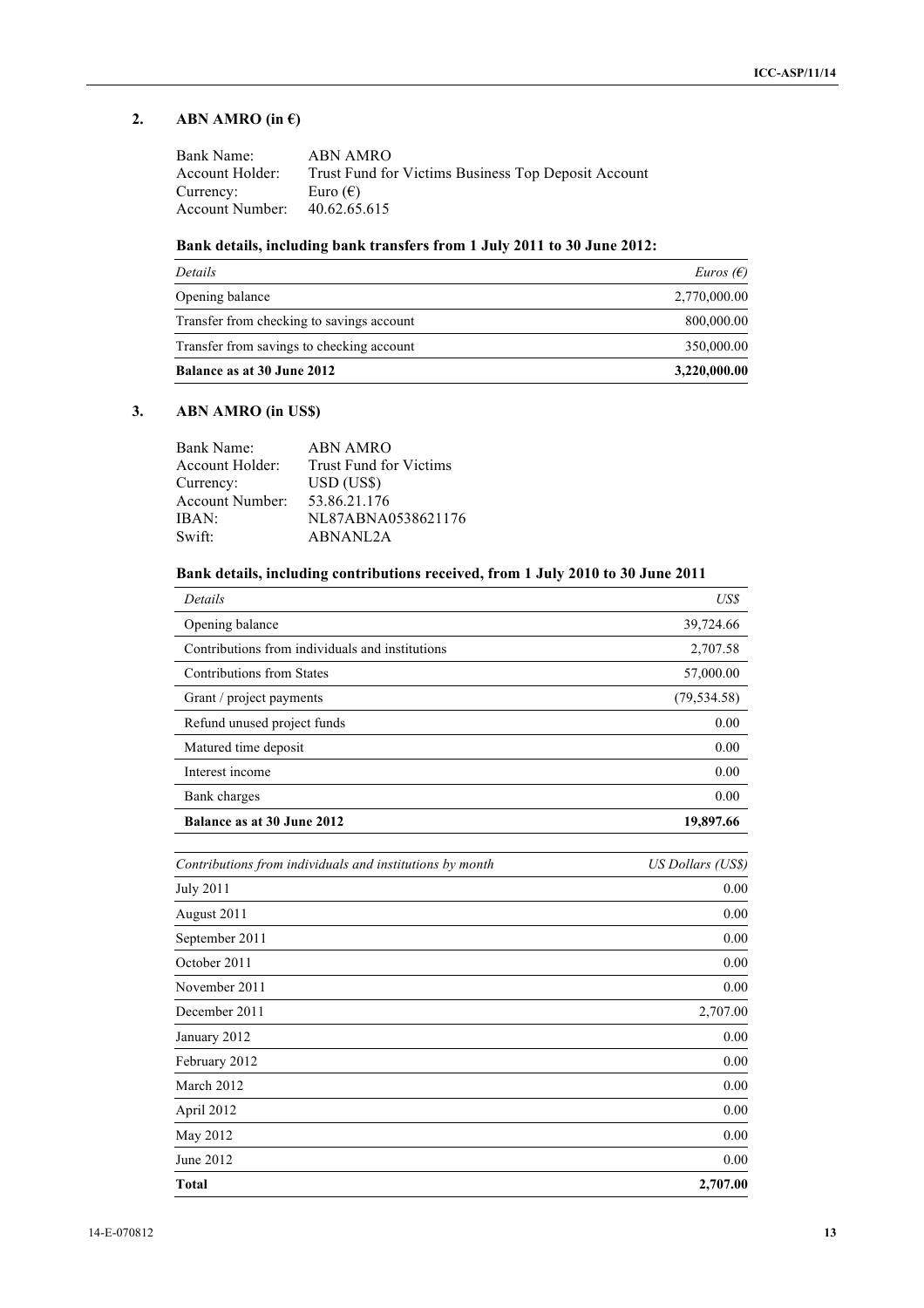| Contributions from States by month | US Dollars (US\$) |
|------------------------------------|-------------------|
| <b>July 2011</b>                   | 0.00              |
| August 2011                        | 0.00              |
| September 2011                     | 0.00              |
| October 2011                       | 0.00              |
| November 2011                      | 0.00              |
| December 2011                      | 57,000.00         |
| January 2012                       | 0.00              |
| February 2012                      | 0.00              |
| March 2012                         | 0.00              |
| April 2012                         | 0.00              |
| May 2012                           | 0.00              |
| June 2012                          | 0.00              |
| <b>Total</b>                       | 57,000.00         |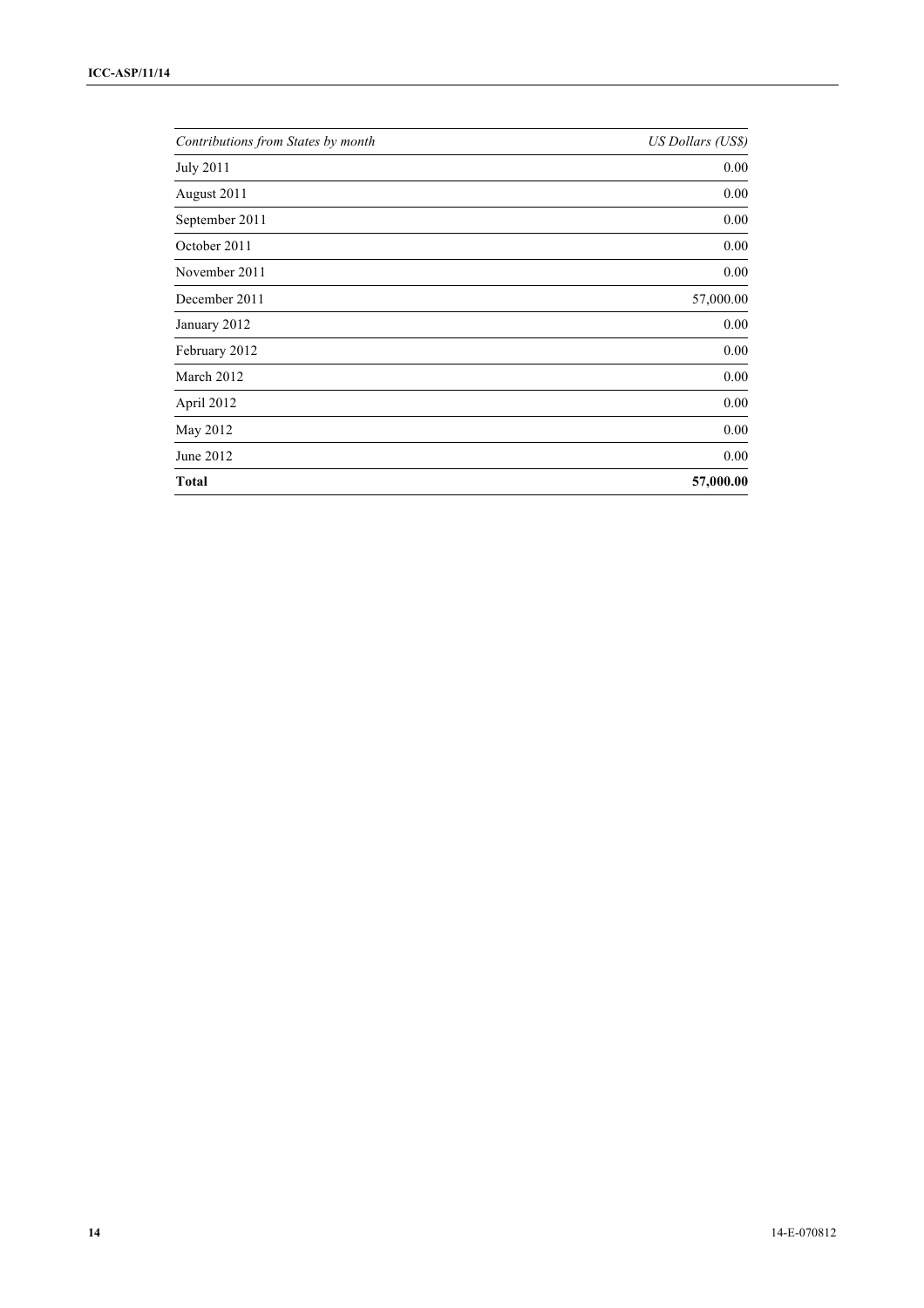## **Annex II**

# **Projects implemented during the period 1 July 2011 to 30 June 2012**

**Uganda (16 projects)**

**Project(s):** TFV/UG/2007/R1/003, TFV/UG/2007/R1/005, TFV/UG/2007/R1/006, TFV/UG/2007/R1/016, TFV/UG/2007/R1/020, TFV/UG/2007/R1/025, TFV/UG/2007/R2/035

**Project title:** Harnessing opportunities to protect and end violence (HOPE)

**Budget:**  $\epsilon$ 1,090795 +  $\epsilon$ 9,527 (matching funds by implementing partner)\*

**Duration:** December 2008 – December 2012

**Type of victim and intervention:** Physical rehabilitation, psychological rehabilitation and material support for victims, including former abductees and victim communities.

**Project(s):** TFV/UG/2007/R1/14(a) – **Project closed**

**Project title:** Reconstructive Surgery for War Victims in Northern Uganda

**Budget**:  $\epsilon$ 45,475 (no matching funds reported during the period)

**Duration:** November 2008 – July 2011

**Type of victim and intervention:** Physical rehabilitation and psychological rehabilitation for mutilated victims.

**Project(s):** TFV/UG/2007/R1/14(b)

**Project title:** Victims of rebels in northern Uganda: physical rehabilitation programme

**Budget**:  $\epsilon$ 96,562+ $\epsilon$ 3,010 (matching funds by implementing partner)\*

**Duration:** November 2007 – October 2010

**Type of victim and intervention:** Physical rehabilitation and psychological rehabilitation for mutilated victims.

**The same project has been taken over by a different organisation.**

**Budget**:  $\epsilon$ 85,825 +  $\epsilon$ 6,000 (matching funds by implementing partner)

**Duration:** January 2011 – January 2013

**Project(s):** TFV/UG/2007/R1/14(c)

**Project title:** Treating the Mental Health Needs of Ugandan Victims of War Crimes: A Service and Capacity Building Approach

**Budget**:  $\epsilon$ 404,253 +  $\epsilon$ 69,841 (matching funds by implementing partner)\*

**Duration:** October 2009 – October 2012

**Type of victim and intervention:** Material support for victimized communities.

**Project(s):** TFV/UG/2007/R1/018, TFV/UG/2007/R2/042

**Project title:** Capacity building, advocacy and medical rehabilitation for victims of war.

**Budget:**  $\epsilon$ 339,575 +  $\epsilon$ 24,244 (matching funds by implementing partner)\*

**Duration:** November 2008 – October 2012

**Type of victim and intervention:** Physical rehabilitation, psychological rehabilitation and material support for physically disabled victims of war.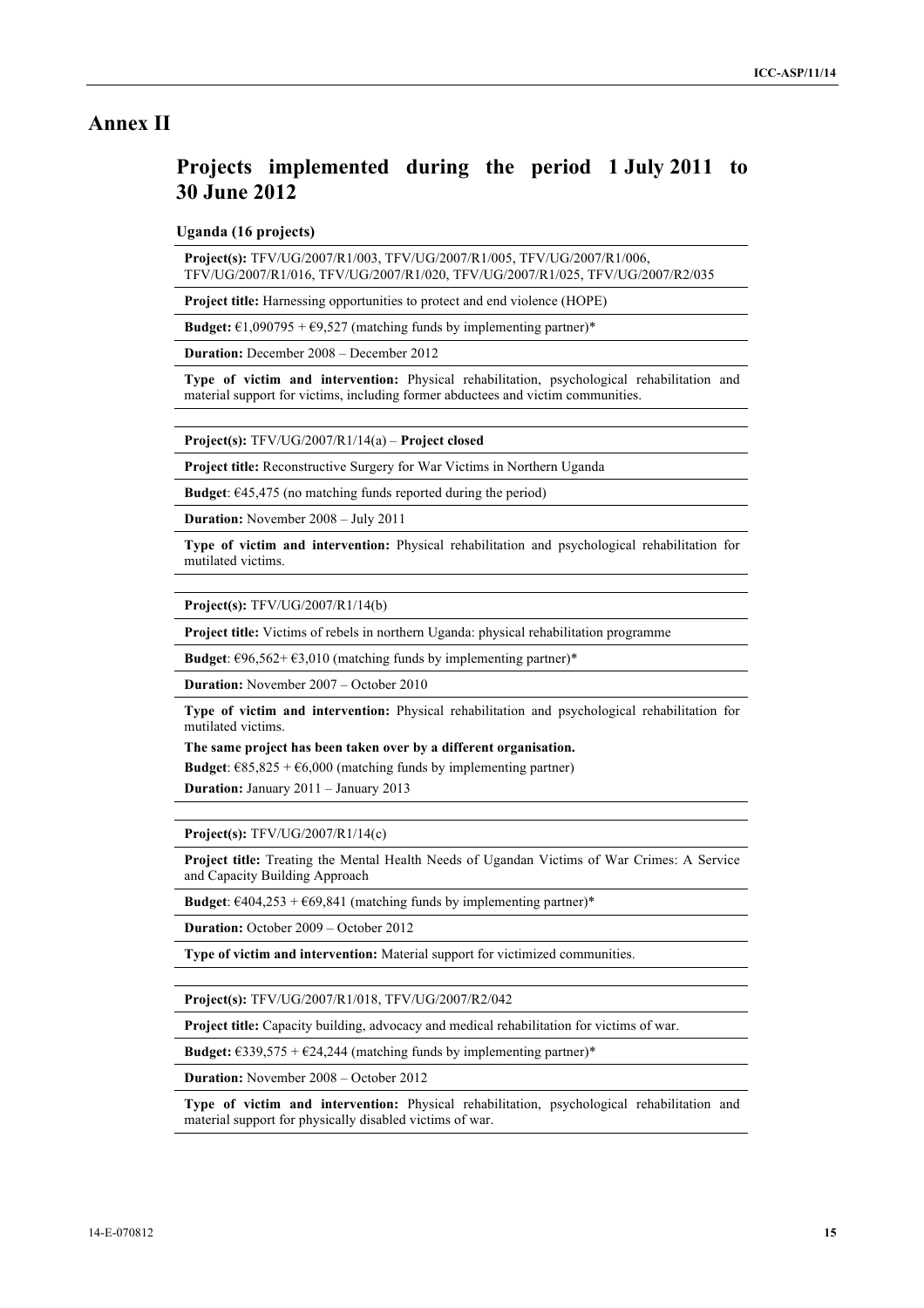**Project(s):** TFV/UG/2007/R2/038

**Project title:** Restoration of livelihoods for the war victims

**Budget:**  $\epsilon$ 280,809 +  $\epsilon$ 15,168 (matching funds by implementing partner)\*

**Duration:** December 2008 – November 2012

**Type of victim and intervention:** Psychological rehabilitation and material support for victims of war, including both ex-combatants and non ex-combatants.

**Project(s):** TFV/UG/2007/R2/039, TFV/UG/2007/R2/041

**Project title:** The Okweyo initiative

**Budget:**  $€155,666$  (no matching funds reported during the period)

**Duration:** November 2008 – November 2012

**Type of victim and intervention:** Physical rehabilitation, psychological rehabilitation and material support for wounded and/or traumatized victims and their families.

**Project(s):** TFV/UG/2007/R2/040

**Project title:** Awareness and response to sexual gender-based violence among the war-affected population of Oyam district, Uganda

**Budget:**  $\epsilon$ 300,000 +  $\epsilon$ 88,017 (matching funds by implementing partner)\*

**Duration:** November 2008 – April 2013

**Type of victim and intervention:** Psychological rehabilitation and material support for waraffected youth and women.

Note: The budget stated in the above tables corresponds to the total amount approved for the whole project duration through the end of the current contract. The exchange rate for June 2012 (1 EUR= 0.805 USD and 2,484 UGX) was used to calculate the TFV outstanding obligations.

\* The matching funds cover only the period from 1 July 2011 to 31 March 2012. The exchange rate of June 2012 was used to convert the values.

#### **Democratic Republic of the Congo (15 projects)**

**Project(s):** TFV/DRC/2007/R1/001, TFV/DRC/2007/R2/036

**Project title:** Empowering sexual violence survivors and their communities

**Budget:**  $\epsilon$ 338,360 +  $\epsilon$ 18,964 (matching funds by implementing partner)\*

**Duration:** December 2009 – September 2012

**Type of victim and intervention:** Psychological rehabilitation and material support for victims of SGBV.

**Project(s):** TFV/DRC/2007/R1/004 – Project transferred

**Project title:** *Projet d'appui et accompagnement psychosocial des déplacés, des retournés, des communautés d'accueil : victimes des crimes de guerre et crime contre l'humanité en territoire d'ARU* (Project supporting the psychosocial rehabilitation of displaced people and returnees victims of war crimes and crimes against humanity - in the territory of Aru, Ituri District)

**Budget**:  $\epsilon$ 56,437 +  $\epsilon$ 5,928 (matching funds by implementing partner)\*

Note: Starting 1 May 2012, the project TFV/DRC/2007/R1/004 and its beneficiaries have been taken over by project TFV/DRC/2007/R2/027

**Duration:** October 2009 – February 2011

**Type of victim and intervention:** Psychological rehabilitation for communities victimized by war.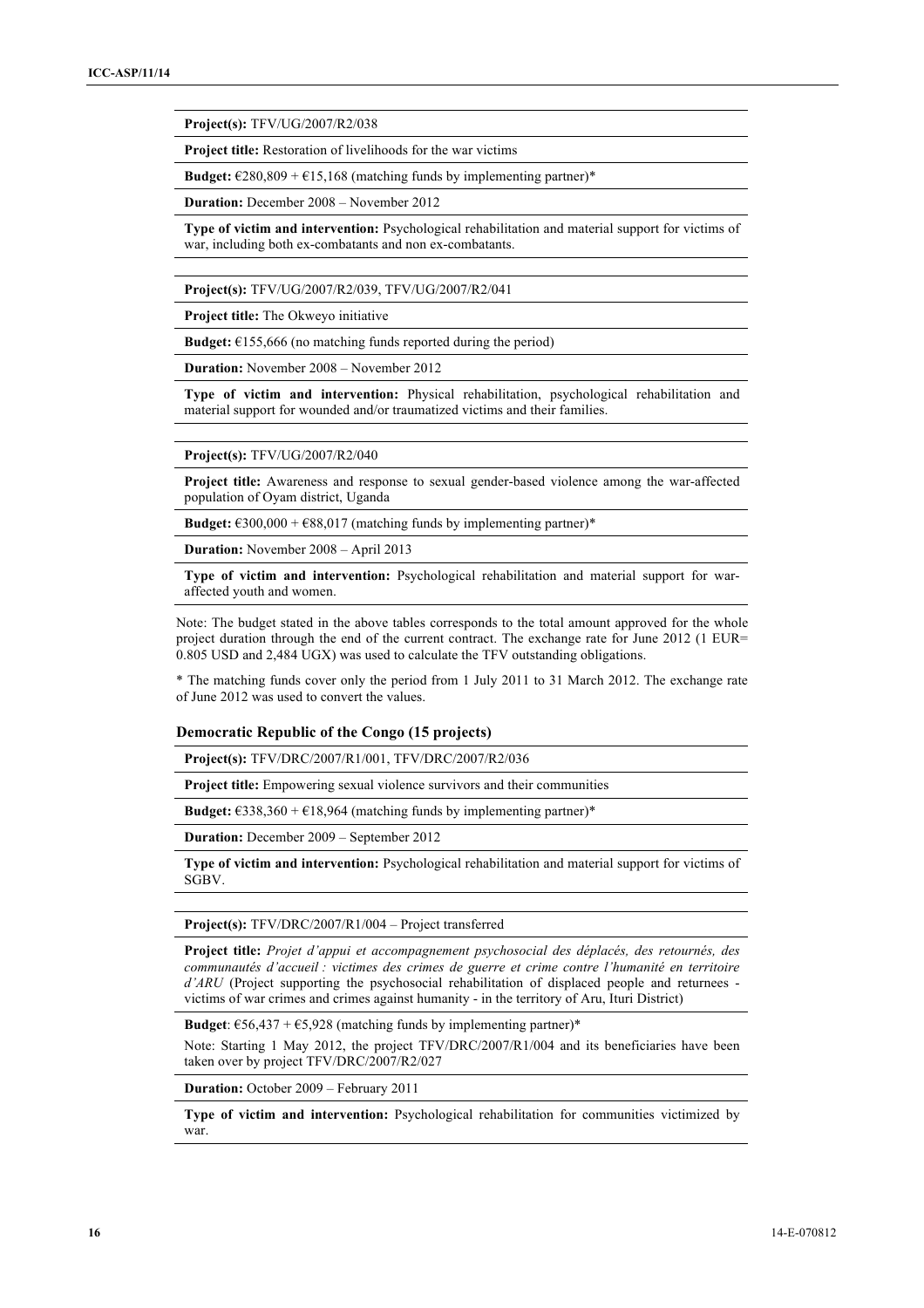**Project(s):** TFV/DRC/2007/R1/019

**Project title:** *A l'école de la paix* (At the peace school)

**Budget**:  $\epsilon$ 274,835 +  $\epsilon$ 15,375 (matching funds by implementing partner)\*

**Duration:** November 2008 – July 2012

**Type of victim and intervention:** Psychological rehabilitation for children orphaned by war.

**Project(s):** TFV/DRC/2007/R1/021

**Project title:** Socio-economic reinsertion project for 300 victims of sexual violence due to wars and schooling for 600 of their children.

**Budget:**  $\epsilon$ 397,326 +  $\epsilon$ 76,612 (matching funds by implementing partner)\*

**Duration:** November 2008 – June 2012

**Type of victim and intervention:** Psychological rehabilitation and material support for victims of sexual violence and their children.

**Project(s):** TFV/DRC/2007/R1/022

**Project title:** Project for psychological and socio-professional rehabilitation of 200 victims of sexual violence in Bunia and its environs through micro-credits in-kind

**Budget:**  $\epsilon$ 262,904 +  $\epsilon$ 10,039 (matching funds by implementing partner)\*

**Duration:** December 2008 – June 2012

**Type of victim and intervention:** Psychological rehabilitation and material support for victims of sexual violence and their families.

**Project(s):** TFV/DRC/2007/R1/026, TFV/DRC/2007/R2/028, TFV/DRC/2007/R2/031, TFV/DRC/2007/R2/033, TFV/DRC/2007/R2/043

**Project title:** Physical rehabilitation, psychological and material support for 950 victims of war crimes and crimes against humanity in the provinces of North Kivu and Ituri

**Budget:**  $\epsilon$ 873,496 +  $\epsilon$ 33,247 (matching funds by implementing partner)\*

Note: the projects TFV/DRC/2007/R1/026, TFV/DRC/2007/R2/028 and their beneficiaries have been taken over respectively by project TFV/DRC/2007/R2/030 and project TFV/DRC/2007/R2/029.

**Duration:** November 2008 – August 2012

**Type of victim and intervention:** Psychological rehabilitation and material support for SGVB victims.

**Project(s): ):** TFV/DRC/2007/R1/004, TFV/DRC/2007/R1/027

 **Project title:** Peace caravan in Irumu, Djugu and part of Mahagi territories

**Budget:**  $\epsilon$ 630,189 +  $\epsilon$ 22,460 (matching funds by implementing partner)\*

Note: Since 1 May 2012, project TFV/DRC/2007/R1/027 has incorporated the activities and beneficiaries previously covered by project TFV/DRC/2007/R1/004.

**Duration:** November 2008 – April 2013

**Type of victim and intervention:** Psychological rehabilitation and material support for victimized villages. The project is also supporting the psychosocial rehabilitation of displaced people and returnees - victims of war crimes and crimes against humanity - in the territory of Aru, Ituri District.

**Project(s):** TFV/DRC/2007/R2/028, TFV/DRC/2007/R2/029

**Project title:** Psychological rehabilitation project for young mothers associated with the armed forces of the city of Bunia and its surrounding region.

**Budget:**  $\epsilon$ 701,833 +  $\epsilon$ 83,489 (matching funds by implementing partner)\*

**Duration:** November 2008 – July 2012

**Type of victim and intervention:** Psychological rehabilitation and material support for teenage mothers associated with armed forces and groups, former child soldiers and vulnerable children.